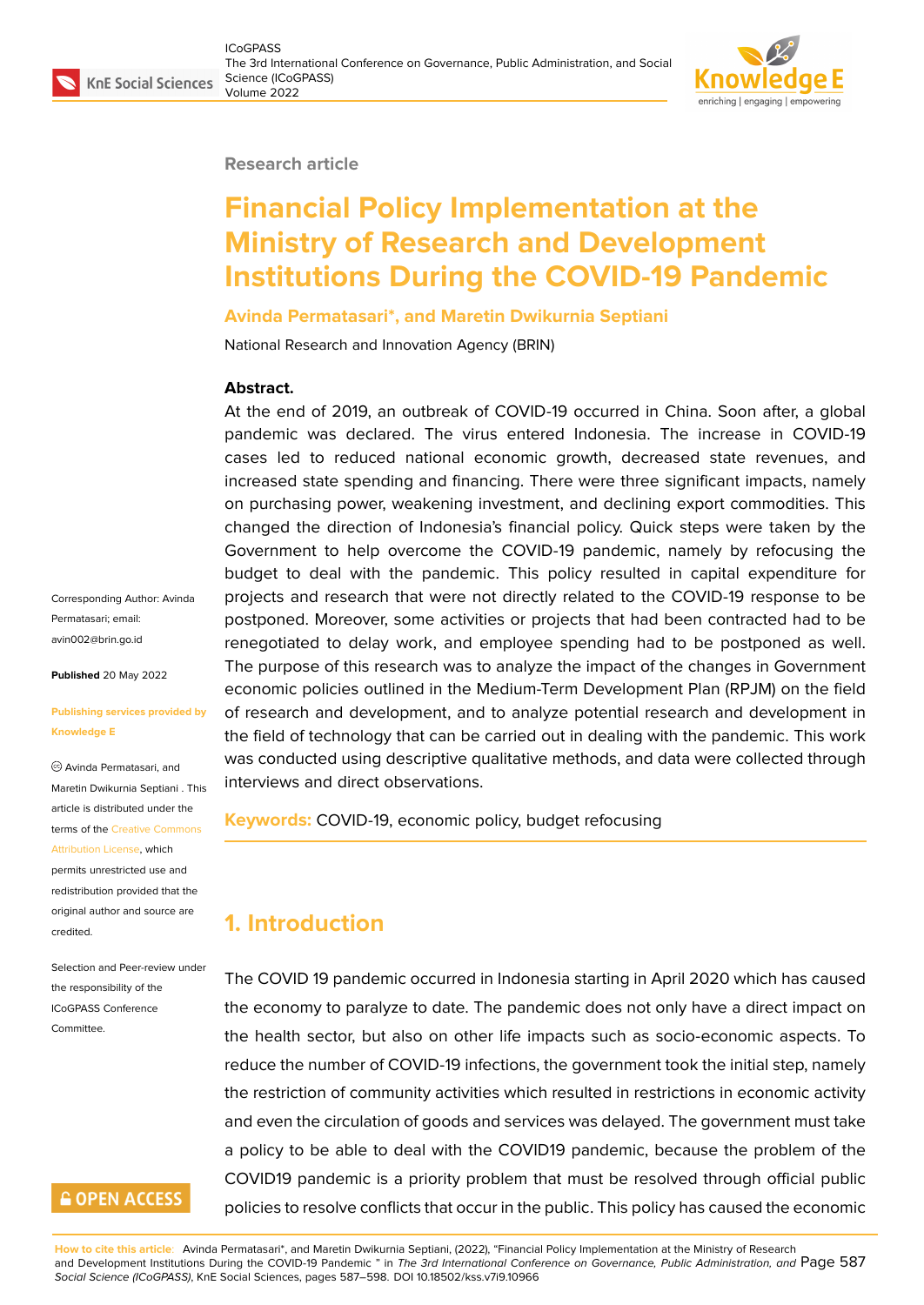

impact of the COVID19 crisis in various regions, especially in areas that have sectors that are directly and indirectly affected by the crisis and participate in global chains that amplify the impact of the high crisis through the share of small and medium-sized units. There are three major impacts for the Indonesian economy, namely the purchasing power of the people in a free fall of 60 percent. The Central Statistics Agency (BPS) report in the second quarter of 2020 was minus 5.32 percent, while in the first quarter of 2020 it was only able to grow by 2.97 percent, the value fell far from Indonesia's economic growth in 2019. Not all regions are able to work remotely , there is still a digital divide in each region. This is due to an increase in the unemployment rate due to the COVID-19 pandemic. The second impact is the weakening of investment due to the uncertainty that the COVID19 pandemic will end which will result in the cessation of several business sectors. This has caused serious risks that affect the stability of a country, as can be seen from trade relations between countries which are the center of the spread of the COVID-19 virus outbreak. Restrictions on activities in the community affect trading business activities related to the supply of materials, both exports and imports. The third impact is that the world economy also has a major impact, resulting in a decline in commodities export. The government's policy of restricting travel has an impact on all commodities export. In the first quarter of 2020, the volume of world trade experienced a decline due to reduced export demand from trading partners. Global economic growth experienced a decline which resulted in weak inflation. In the field of government, tax revenue decreased in 2020 compared to 2019. The government's efforts in dealing with the Covid-19 pandemic are contained in Government Regulation in Lieu of Law of the Republic of Indonesia Number 1 of 2020 concerning state financial policies and financial system stability for handling the 2019 corona virus disease (Covid-19) pandemic and or in the context of dealing with threats that endanger the national economy and or financial system stability. Ministries/Agencies are asked to refocus and reallocate spending to fund the handling of Covid-19 and its impacts as well as social protection budget support to the community. The source of refocusing emphasizes on expenditures that are not related to handling COVID-19 such as capital expenditures for projects and research (not related to handling the COVID19 pandemic) which can be postponed or extended; activities or projects (not related to the handling of the COVID19 pandemic) that have been contracted and can be renegotiated with third parties to be delayed due to the impact of COVID19 and lastly personnel expenditures in the form of increased performance allowances and the appointment of civil servants. Changes in the Indonesian government's Medium-Term Development Plan (RPJM) that have been set for the period 2020 to 2024 must be revised emphasizing on development related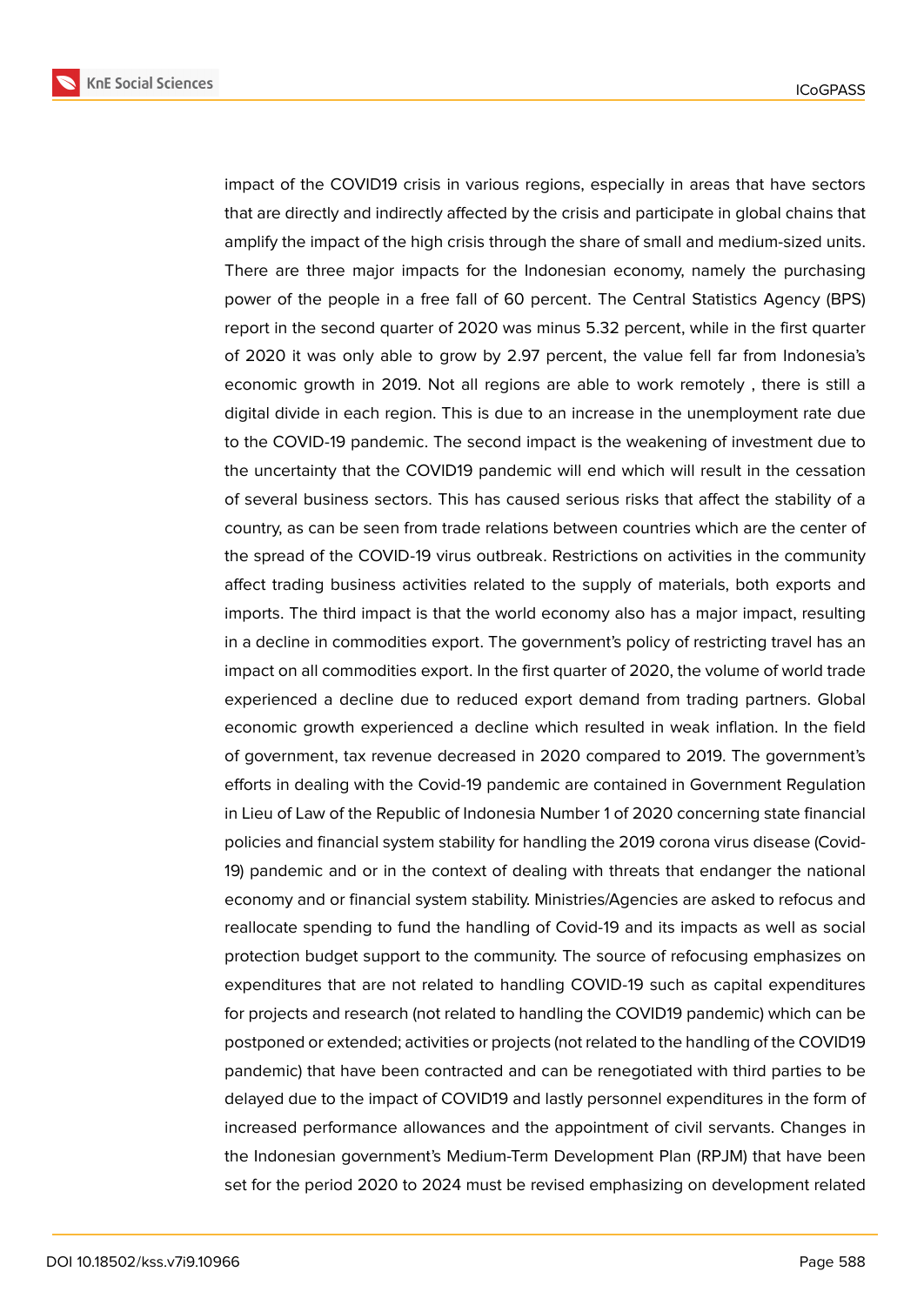

to handling the COVID pandemic. Changes in government financial policies due to the COVID-19 pandemic have the impact of changes or delays in achieving outputs for research development programs that have been planned in the RPJM. The National Nuclear Energy Agency is the only non-Ministerial government agency that has a task in the field of research and development of nuclear technology in Indonesia. Research and development during the COVID19 pandemic that will be prioritized and provided with responsive and relevant research funds in the health sector aimed at providing outputs and outcomes in handling the COVID19 pandemic.

In 2020, almost all countries that are members of the Organization for Economic Cooperation and Development (OECD), which is made up of 38 countries, implemented measures to help countries affected by the COVID19 pandemic. Steps taken in terms of government revenues, government expenditures, state finance management, and fiscal and debt measures Strategies for increasing income and associated fiscal and debt regulations are the most commonly studied and implemented in a number of countries. In response to the impact of the COVID-19 pandemic, the Indonesian government has issued a number of policies pertaining to the health sector, social sector, fiscal policy and tax incentives, export-import trade policies, micro, small, and medium enterprises, large-scale social restrictions, legal fields, and other policies/facilities. Public policies must be stated and ratified through legislation and regulations. As a result, the related elements must adhere to the policies that have been established without exception. In the financial sector, specifically in relation to the state financial budget, namely issuing Presidential Regulation No. 54 of 2020 concerning changes in detailed posture and the 2020 State Budget, which is a follow-up to Perpu number 1 of 2020. Several ministries' budgets have been reduced in terms of this Presidential Regulation, but several other ministries' budgets have been increased, particularly in the Social, Economic, and Fiscal fields. Budget execution during the COVID19 pandemic was made flexible to address social, economic and health issues. This flexible fiscal policy is based on the dynamics of changes in the increase and decrease in the value of consumption, investment and export-import. Flexibility in the fiscal aspect does not make the budget a deficit from day to day. The government provides many different policy recommendations for the proposed programs for handling the COVID19 pandemic. The government cannot predict when COVID19 will end, so the government has taken the decision that we must live side by side with COVID19. Fiscal flexibility while maintaining the integrity of the overall budget. This strategy is expected to be able to increase economic growth, the fiscal deficit will decrease in line with the increase in consumption and investment in Indonesia.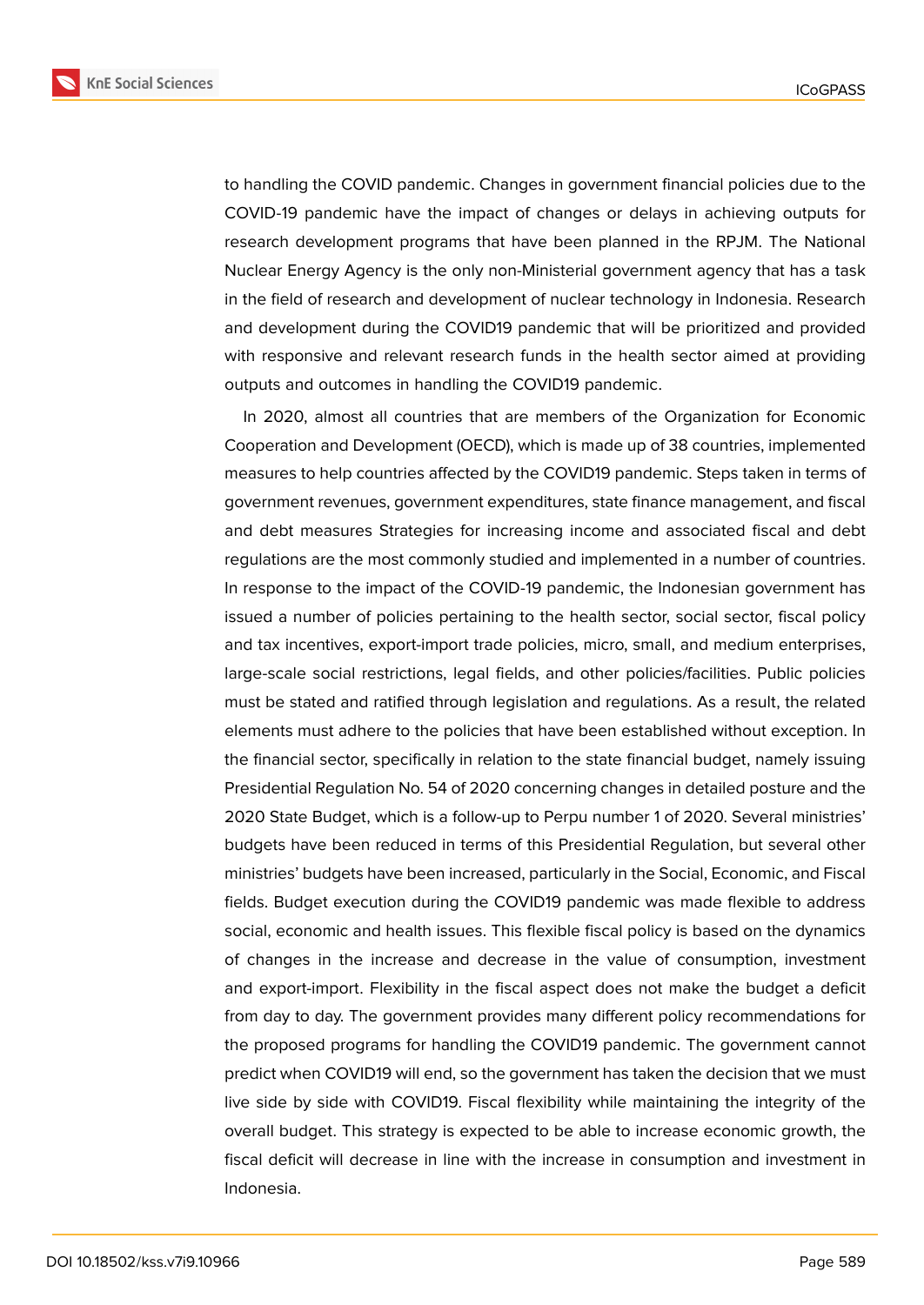

According to William F. Willoughby, the budget as an instrument of democracy, the government must be open in making budget allocations and be responsible for the allocation. The need to use a budget arises from considering that the budget is part of the overall model for government reform. Budget as an instrument to produce efficiency and administrative economy. This activity is intended to foster the need for budget reform, namely the demand to make continuity of technical methods of government organization and administration to be more efficient and economical. The government is expected to reform business methods in government agencies, especially in handling finances. The government must have a reporting and accounting system that is in accordance with modern accounting principles in order to be able to ensure that the budget system is the main characteristic of a modern accounting system.

Prof. A.R Hatton said that the relationship between the budget and the economy and the efficiency of public affairs make the budget one of the strongest instruments in democracy. It is undeniable that it is prone to discrepancies made by human individuals, the government must be able to regulate it by creating an objective budgeting system, but still following regulations that do not intersect with the public.

Based on this background, the research objective that can be formulated is to describe the analysis on the implementation of budget policies for ministries and institutions that do not have output related to handling the COVID19 pandemic. The impact of the sustainability of research due to the budgetary financial policy set by the government.

### **2. method**

This researchers focused at how the government's budget policy affects budget implementation in ministries and institutions involved in research and development that are not involved in dealing with the COVID19 pandemic. The qualitative qualitative research approach was used in this study. The qualitative method was chosen based on an assumption that the availability of research space in the form of depth and sharpness of analysis in revealing phenomena and facts related to the impact of the COVID19 pandemic on the analysis of government budget policies. Document analysis was used in the research approach (Bowen, 2009), in which researchers obtained Google Scholar, study institutions, journals, and mass media designed to explore results, information, research results, ministry documents, and policy analysts on the impact of the pandemic.

The research steps were carried out in four steps. First, the author found the problem of the influence of the budget posture policy from the spread of COVID19 which is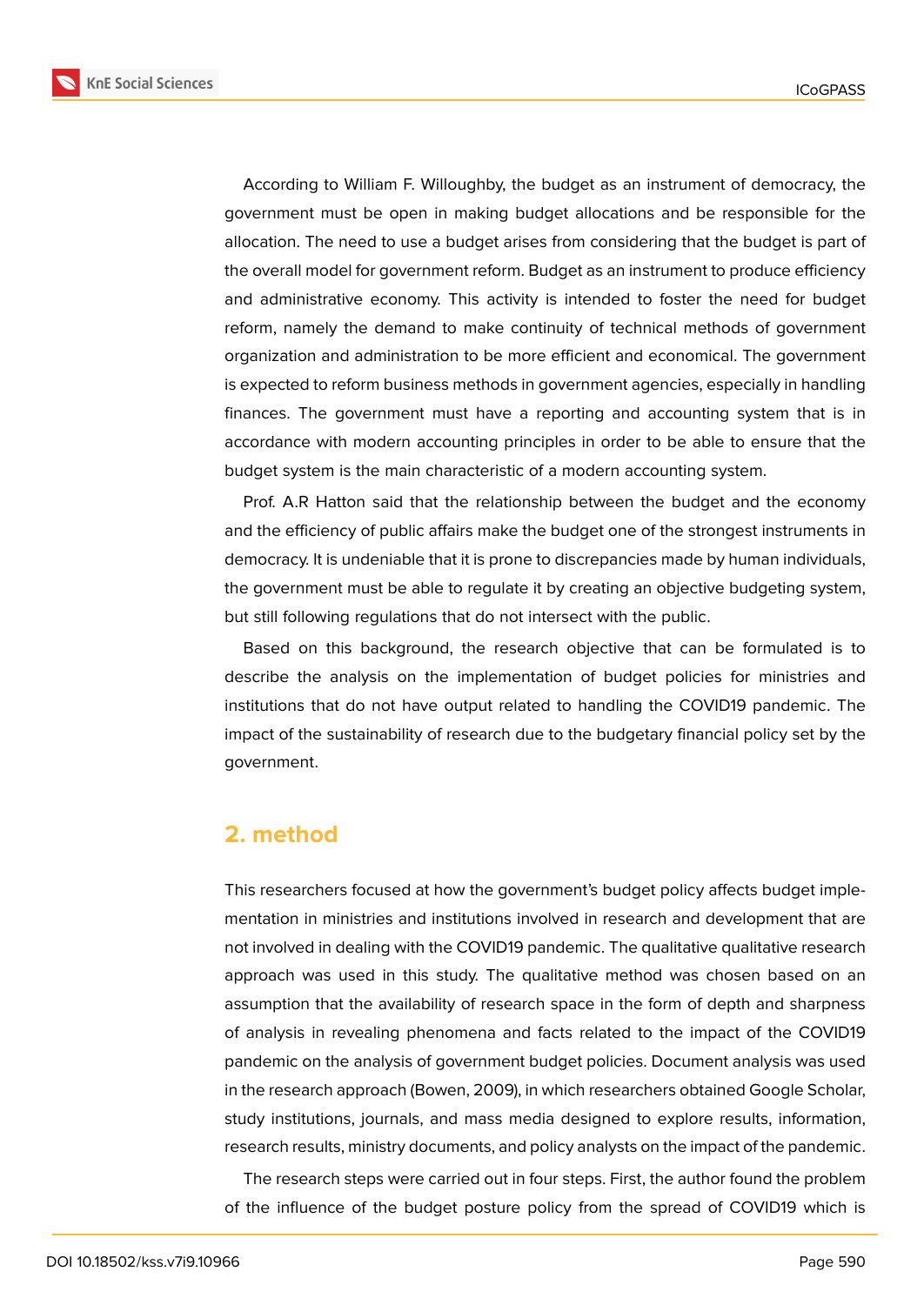

different from the previous economic crisis. Second, collecting secondary data on research and development budgets prior to the COVID19 pandemic during the COVID19 pandemic in Indonesia and reallocation of government budgets to research and development institutions in the nuclear sector. Third, data analysis by interpreting government budget policies in refocusing the budget and the impact of delays in ongoing research. Fourth, draw conclusions from this study.

# **3. Results and Discussion**

In accordance with Presidential Regulation number 46 of 2013 is to carry out government duties in the field of research, development and utilization of nuclear science and technology in accordance with the provisions of laws and regulations. Research, development and use of peace and as much as possible for the welfare of the people of Indonesia. According to article 3, in carrying out these duties:

- 1. Reviewing and formulating national policies in the field of research;
- 2. Coordination of functional activities in the implementation of tasks;
- 3. Implementation of research, development and utilization of nuclear science and technology;
- 4. Facilitating and fostering the activities of government agencies and other institutions in the field of research, development and utilization of nuclear science and technology;
- 5. Implementation of coaching and providing administrative support to all organizational units;
- 6. Implementation on the management of nuclear standardization and quality assurance;
- 7. Education and training development;
- 8. Supervision on the implementation of tasks;
- 9. Submission of reports, suggestions, considerations in the field of research, development and utilization of nuclear science and technology.

Jamila Lestyowati and Abdila Faza Kautsarina (2020), in the article entitled Implementation of Budget Reallocation and Refocusing Activities in Pandemic Covid19: Case Study of Yogyakarta BDK, explaining how health effects due to Pandemic Covid19 caused a big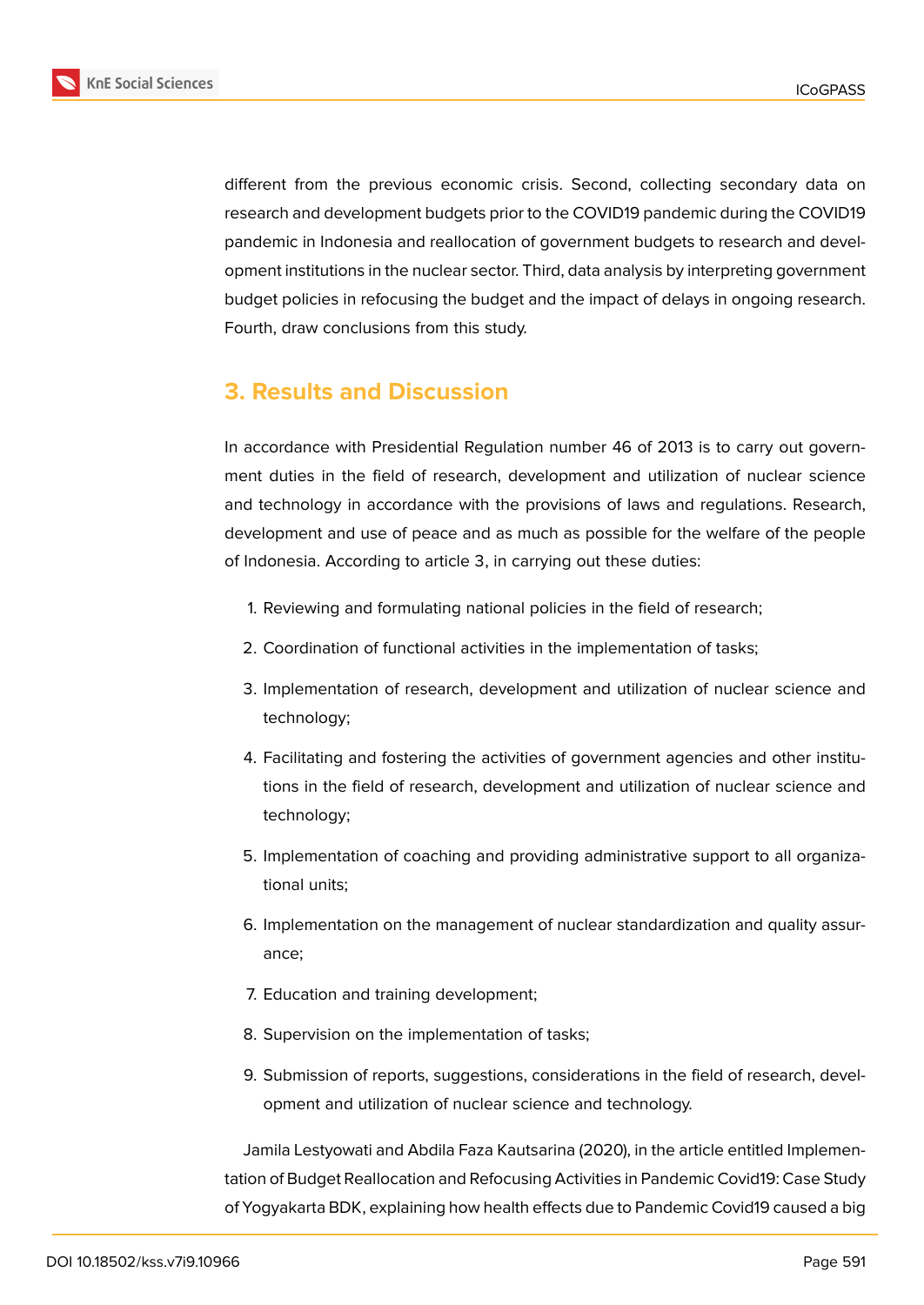

impact on social economics. Things that must be done almost throughout the Ministry of Institutions, namely to reallocation the budget based on the regulations that have been determined by the government. There are 5 most common challenges in the implementation of the reallocation of the absence of clear direction at the beginning of the revision, namely: (1) mapping activities that can still be implemented up to the end of the year; (2) the difficulty of the appropriate revision account; (3) procurement of goods and services; (4) coordination between divisions; (5) the possibility of no budget potential occurs. This causes the stairs of the leadership to refocus the planned work program. Jamila and Abdila's research has a relationship with the author's research because it discusses reallocation and refocusing the activity due to Pandemic Covid19.

Nurul Aeni (2021), in his journal entitled Pandemic Covid19: The impact of health, economic and social, explaining the direct impact of Pandemic Covid19 in the health sector is that health services are influenced by several factors that occur quickly and suddenly so as to bring up the unpreparedness of various parties to make adjustments. Some health services choose to stop service while due to unpreparedness. While others succeed in allocating most resources to overcome Pandemic Covid19, causing health services other than Covid19 cannot be handled optimally. Another impact on the economic field raises unemployment, due to limiting economic activity due to social restrictions due to regional quarantine. The final impact in the social field increases the growth of poor families, due to restrictions on economic activities due to regional quarantine, residents spend more at home without being able to do work outside. So that expenditure increases, while income does not exist. The results of this study provide efforts to the government in the economic field by strengthening the agricultural and industrial sectors based on agriculture. The government must provide assistance and provide facilities for micro and household businesses, to open new jobs. The conclusion of this study is the impact of Pandemic Covid19 has links to each other in terms of health, economics and social.

The National Nuclear Energy Agency (BATAN) is one of the non-ministerial government institutions that develops technology and research in the field of nuclear power. Research and development of technology in the nuclear field during the COVID pandemic experienced an impact, one of which was that researchers were not allowed to work together in one laboratory, this caused some delays in the development of research. However, there were several studies that used software that can be controlled remotely. The COVID-19 pandemic condition makes researchers have to immediately implement their strategic plans, by making innovations related to handling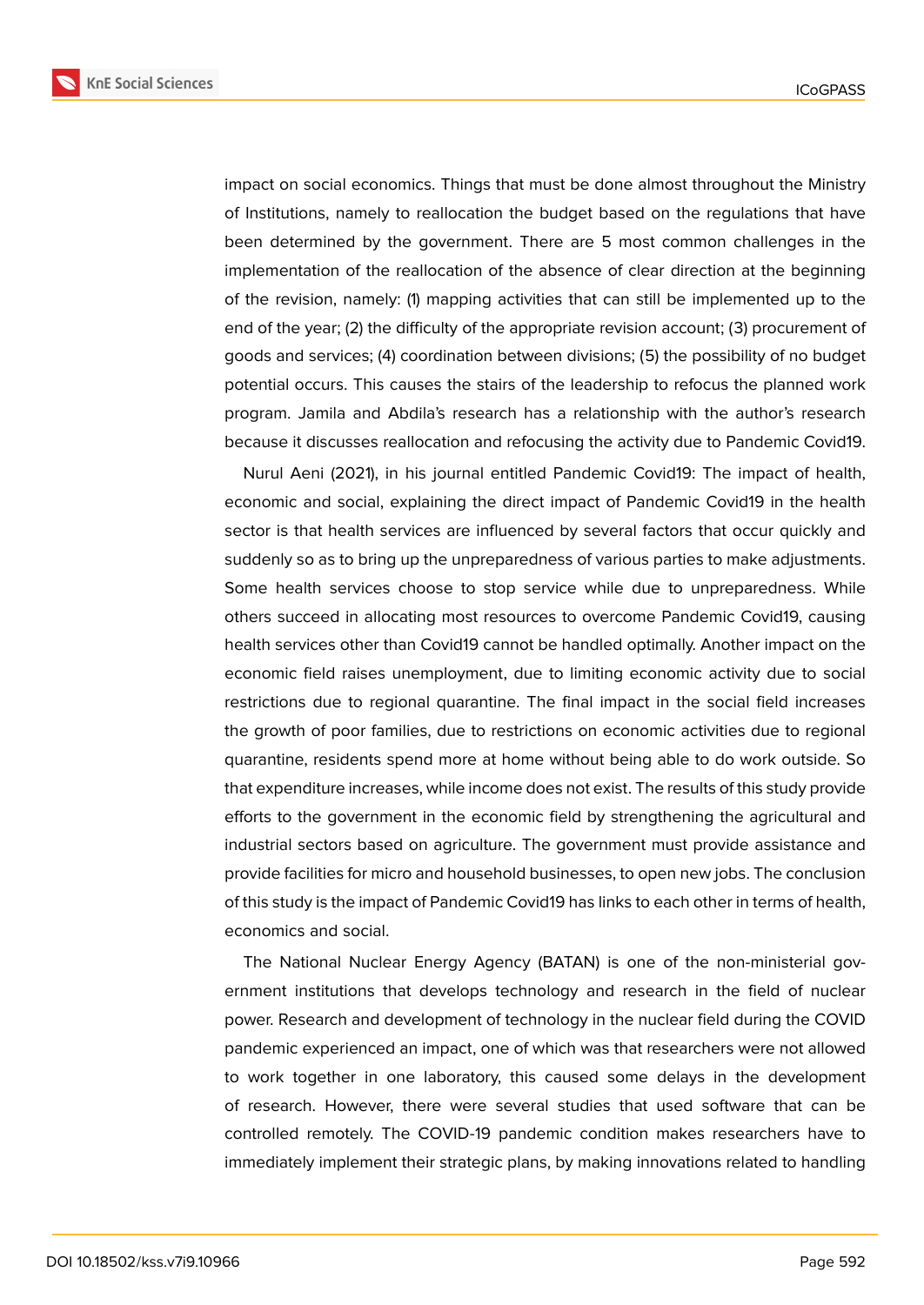

the COVID pandemic and conducting research using remote methods or delaying continuing research.

BATAN as part of the agency ministry has the task of reallocating and refocusing activities in the context of handling the impact of COVID19. Based on Presidential Instruction Number 4 of 2020 concerning Refocusing Activities, Budget Reallocation, and Procurement of Goods and Services in the Context of Accelerating Handling of Corona Virus Disease 2019 (COVID19), all work units under BATAN that have a DIPA budget are asked to reallocate budget and refocus through activities revision of the budget on each work unit. BATAN restructured the spending priority scale, conducted an analysis of the expenditures that had been budgeted in the initial period. After that determine the priority scale by sorting the budget based on the level of urgency. The government's policy is to refocus the spending budget, especially in the health and social sectors related to the direct handling of COVID19.

The next step is to reallocate expenditures, especially not limited to efforts to allocate the capital expenditure budget to operational expenditures. This is an important thing to do because the main priority is now heading towards overcoming COVID-19 and its various domino effects. This activity can be done by reducing or temporarily stopping research and technology development activities that are reallocated to handling COVID19. BATAN has also cut certain expenditures, such as official travel expenses, meeting expenses that are not directly felt by the public. There are 15 work units under BATAN which are the source of data in budget reallocation and refocusing in 2020. Before the adjustment of APBN funds the total amount of BATAN's budget in 2020 was Rp. 125,842,504,000, while after adjustment of the BATAN budget it was Rp. 63.822.042.000 -.

In accordance with presidential instructions number 4 of 2020, refocusing activities, reallocating budgets and procuring goods and services in the context of accelerating the handling of the Corona Virus Disease 2019 (COVID19) pandemic aims to prioritize the use of handling the COVID19 pandemic. In 2020 BATAN had a national priority program, namely Radiation Monitoring System for Safety and Security at the Center for Nuclear, Radioisotope and Radiopharmaceutical Reactor Facilities at Radiography and Radiopharmaceutical Technology Center and Nuclear Power Plants at Nuclear Energy System Studies Center is inseparable from the 2020 budget posture refocusing program prioritizing the use of budget allocations for activities to accelerate the handling of the COVID-19 pandemic. The direct impact of government policies related to budget refocusing on research and development institutions is cutting research and development funds and delaying research results. Based on the table above, it is known that BATAN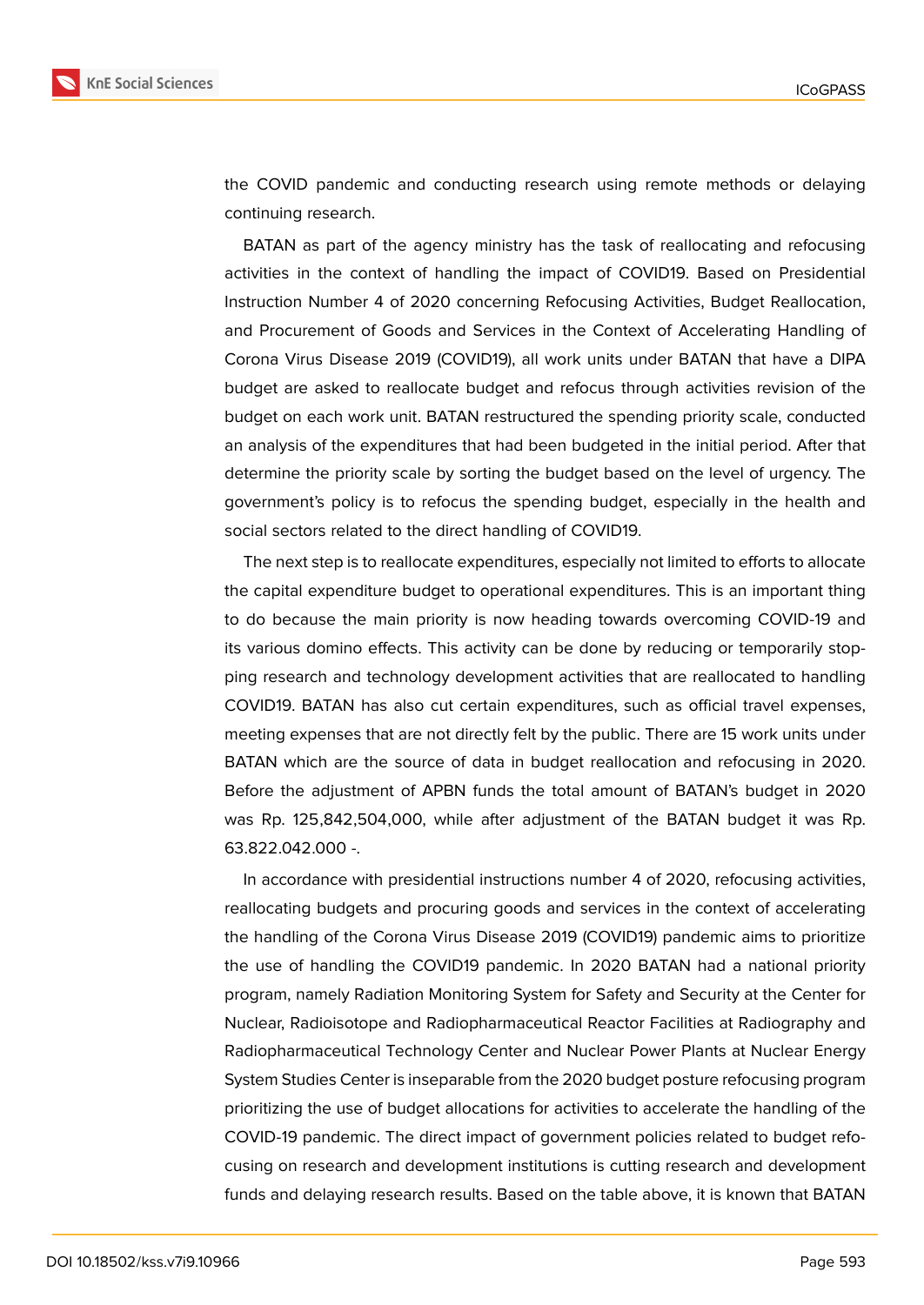

| <b>Work Unit Research Budget</b>                                    | <b>Before Adjustment</b> | <b>After Adjustment</b> |
|---------------------------------------------------------------------|--------------------------|-------------------------|
| Isotope and Radiation Application                                   | Rp5.716.460,-            | Rp2.409.470,-           |
| Informatics and Nuclear Strategic Zone Rp4.073.802,-<br>Utilization |                          | Rp3.162.681,-           |
| Assessment of Nuclear Energy System                                 | Rp21.850.000,-           | Rp12.101.454,-          |
| Nuclear Mineral Material Technology                                 | Rp4.943.180,-            | Rp2.588.403,-           |
| Radioisotopes and Radiopharmaceuticals Rp8.076.946,-<br>Technology  |                          | Rp4.918.507,-           |
| Multipurpose Reactor                                                | Rp46.973.245,-           | Rp25.029.568,-          |
| <b>Nuclear Facilities Engineering</b>                               | Rp4.100.000,-            | Rp1.489.566,-           |
| Science and Accelerator Science                                     | Rp3.888.000,-            | Rp2.192.447,-           |
| Nuclear Fuel Technology                                             | Rp2.200.000,-            | Rp633.097,-             |
| Science and Technology of Advanced<br><b>Materials</b>              | Rp3.206.402,-            | Rp1.684.363,-           |
| Radiation Safety and Metrology                                      | Rp5.754.596,-            | Rp2.998.405,-           |
| Radioactive Waste Technology                                        | Rp7.029.618,-            | Rp.3.351.838,-          |
| Science & Nuclear Applied Technology                                | Rp6.480.246,-            | Rp3.059.527,-           |
| Nuclear Reactor Technology & Safety                                 | Rp1.550.000,-            | Rp1.550.000,-           |
| TOTAL                                                               | Rp125.842.504,-          | Rp63.822.042,-          |

Table 1: National Nuclear Energy Agency (BATAN) Bugdet Allocation Data for the 2020 Fiscal Year.

experienced a budget refocusing of Rp. 62,020,462,000, - equivalent to 49.28%. This has caused a delay in the implementation of research that is not related to the handling of the COVID-19 pandemic and made several studies made into a multi-year system.

There are several criteria for refocusing and reallocating the 2020 budget on the BATAN budget posture, namely:

- 1. Cuts in the expenditure of goods/services that do not have a direct impact on the community;
- 2. Trimming spending on unrelated business trips within or outside the city in the context of overcoming the COVID19 pandemic;
- 3. Reduction of expenditure on goods related to the procurement of office equipment, because all work in the new normal era is already using online system;
- 4. Postponement of infrastructure and heavy equipment procurement for the following year;
- 5. Changing the research project implementation period to be multi-year;
- 6. Rationalization of personnel expenditures in the form of adjusting employee overtime payments by considering real wages for urgent work.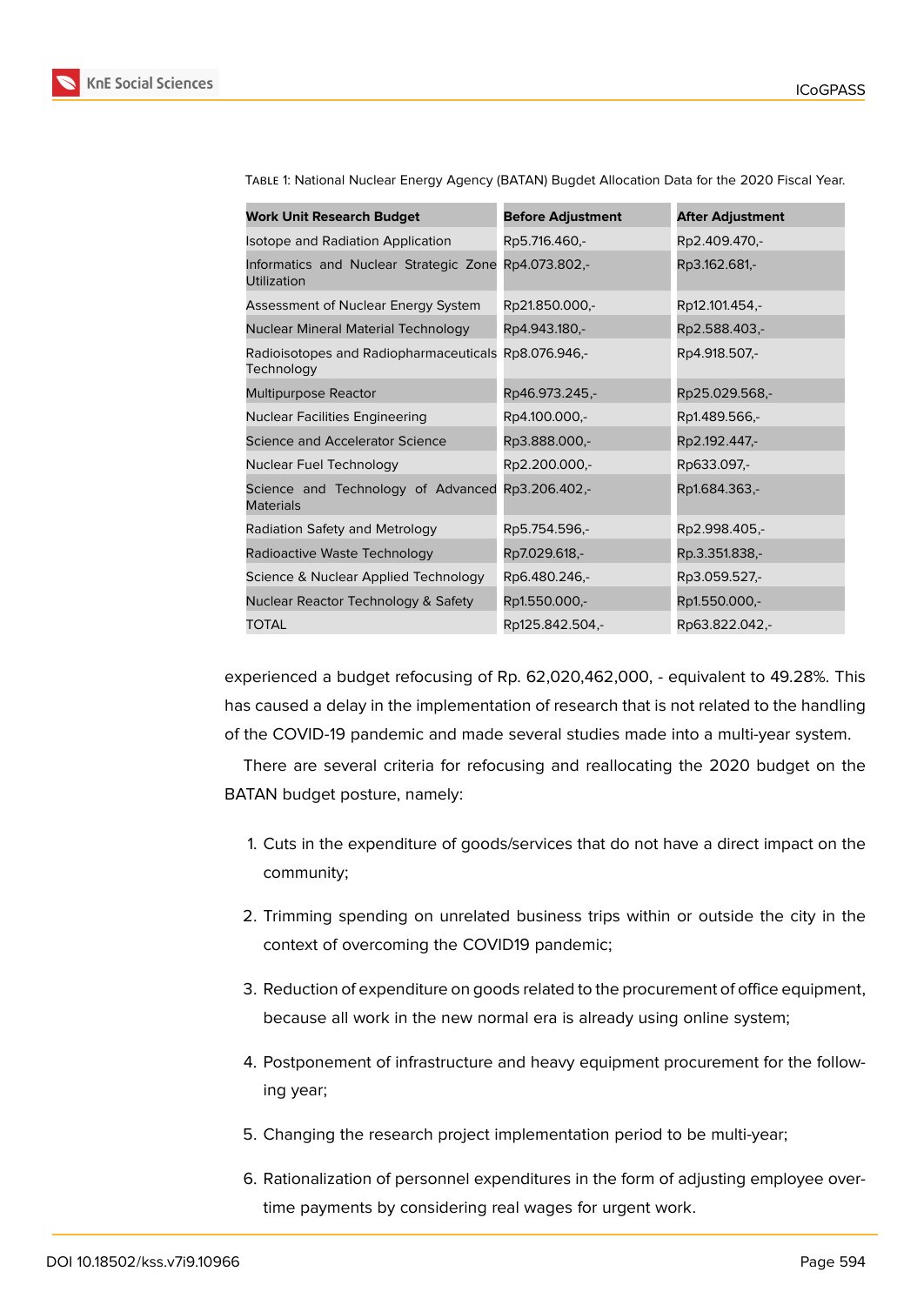

There is a difference between before and after adjustment, this indicates that research and development funds for nuclear technology at BATAN have been allocated and focused on handling COVID-19. The total budget at BATAN during the 2020 fiscal year was Rp. 669.407.836.000,-, the reallocation of the budget for handling the COVID19 pandemic during 2020 was Rp. 5.359.309. BATAN. This number is not significant in handling the COVID pandemic, because almost all employees in the BATAN environment during the first 6 months of the COVID pandemic did not carry out activities in the BATAN work environment. Except for the reactor operators who are still active in the Serpong nuclear area, it cannot be controlled remotely.

The transfer of refocusing funds on the procurement of other capital expenditures in the form of map data for geographic and topographic purposes for the study of the nuclear energy system which can be delayed in future years, procurement of software for geological and geophysical research studies, procurement of meteorological monitoring equipment as part of hardware used to create a site study supporting nuclear power plants. Given the state of the COVID-19 pandemic in Indonesia. BATAN as one of the entities must support government policy programs to make savings on budgets, whether they are not priorities or even national priorities that do not support the acceleration of handling the COVID19 pandemic. The delay in the implementation of research supporting goods affects the output targets that have been set. So BATAN must revise the planned output target.

During 2020 the government carried out two refocusing and reallocation of the budget, the first for handling the COVID19 pandemic and the second for handling budget optimization to encourage economic growth and handling the COVID19 pandemic in the context of national economic recovery. In terms of national economic recovery, the government will focus on strategies to reduce the risk of economic contraction in the third quarter and fourth quarter of 2020, especially by optimizing the potential budget that may not be absorbed and reallocating programs that can be implemented and completed in 2020. The impact of the COVID19 pandemic in the economy, especially in small and medium-sized industries, is a decrease in demand and a decrease in sales, a decrease in small business activities resulting in temporary or permanent business closures, delays in the distribution of goods, difficulties in obtaining raw materials and difficulties in obtaining business capital.

Based on table II above, we can see that the budget reallocation carried out by BATAN was still being carried out within BATAN's work environment to support government programs in the context of handling COVID-19 through an economic recovery program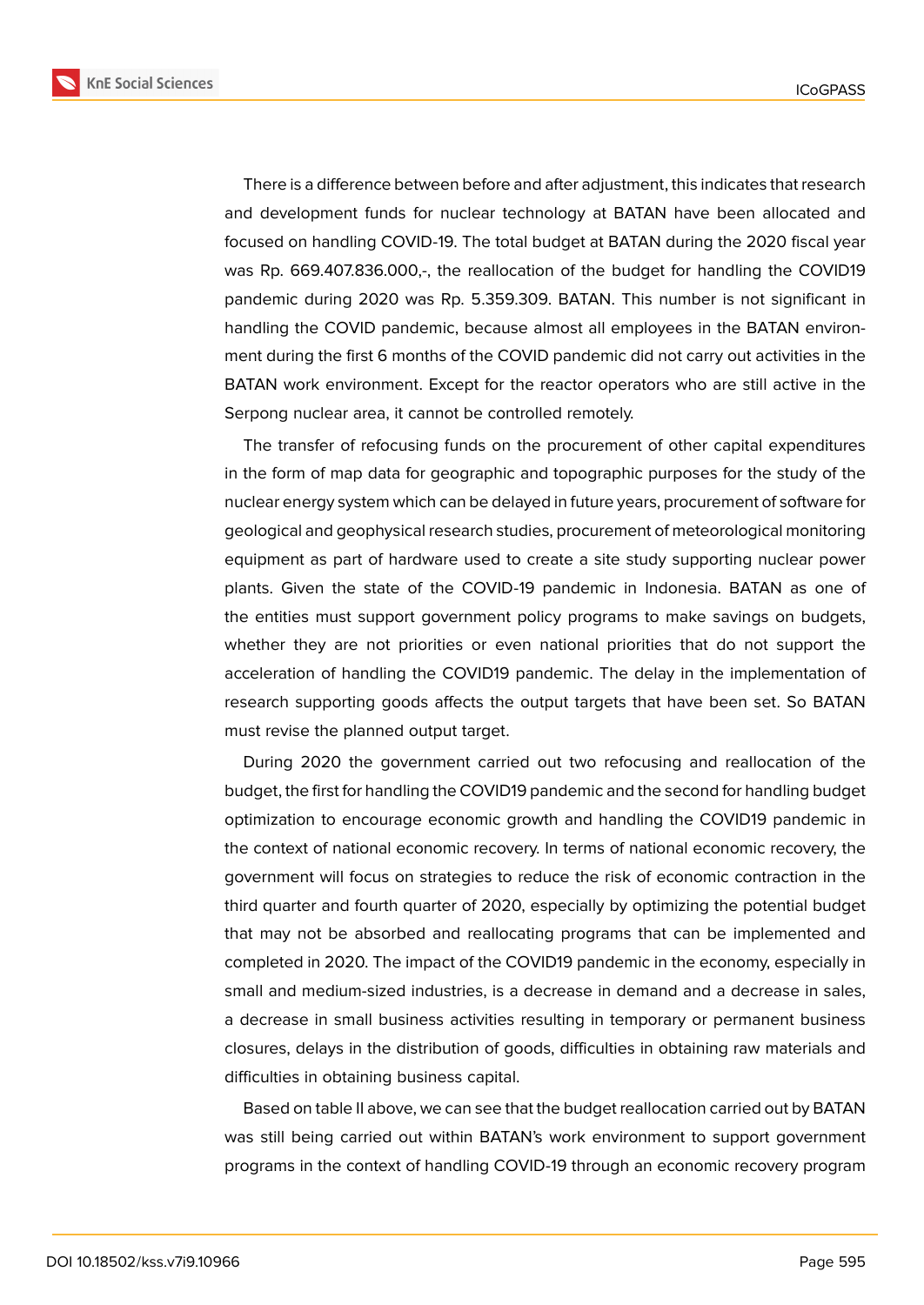

Table 2: Identification of Budget Allocation and Realization of PC-PEN (Covid Handling-National Economic

| <b>Note</b>                                                                                              | <b>DIPA Budget Allocation (in thousands)</b> |
|----------------------------------------------------------------------------------------------------------|----------------------------------------------|
| Handsanitizer, Face Shield, Disinfectant Spray, Rp1.220.957,-<br><b>Multivitamin, Communication Cost</b> |                                              |
| Consumption                                                                                              | Rp590.151,-                                  |
| Supplies masks, gloves, disinfectant liquid                                                              | Rp623.827.,-                                 |
| Rapid Test and PCR test                                                                                  | Rp1.546.046,-                                |
| Portable Hand Washer                                                                                     | Rp276.890,-                                  |
| Local Transport Work From Office                                                                         | Rp477.010,-                                  |
| <b>Thermogun Procurement</b>                                                                             | Rp137.055,-                                  |
| TOTAL                                                                                                    | Rp4.921.936,-                                |

in collaboration with medium-sized work unit companies. According to government regulation number 23 of 2020 that the government runs the National Economic Recovery program (PEN Program) in response to the decline in community activities that are economically affected by the COVID pandemic, especially in the informal sector and MSMEs. The main purpose of the PCPEN program is a way to guarantee, protect, save, strengthen and develop the economic activities of business actors who are starting businesses during the COVID19 pandemic. Therefore, the procurement of routine expenditures at BATAN does not experience budget refocusing, because it is considered to support the government's PCPEN program by empowering surrounding MSMEs to carry out procurement of routine needs.

Results should be clear and concise. Show only the most significant or main findings of the research. Discussion must explore the significance of the results of the work. Adequate discussion or comparison of the current results to the previous similar published articles should be provided to shows the positioning of the present research (if available).

# **4. Conclusions**

Recovery) Fiscal Year 2020.

The COVID-19 pandemic has had a major impact on Indonesia in terms of health, social relations and economic growth. The government makes a policy of refocusing and reallocating the State Revenue and Expenditure Budget. With regard to the aspects of research and technology development, budget refocusing and reallocation at the National Nuclear Energy Agency experienced a decrease in the research budget in 2020 by 50.71%, equivalent to Rp. 63,822,042,000, -. However, this budget refocusing has no effect on the results of the National Priority outputs that have been set in RPJM.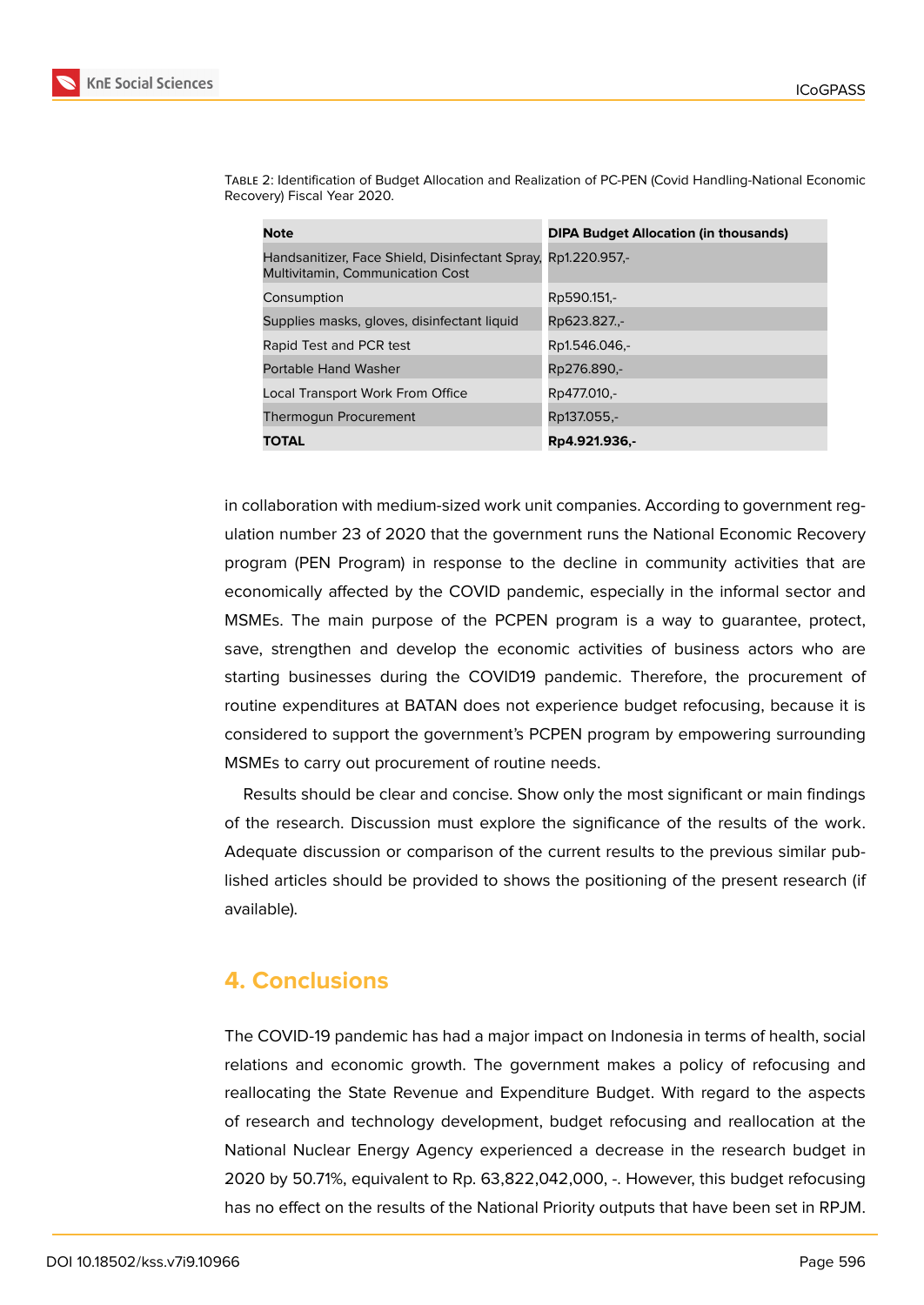

The budget policy in the context of dealing with COVID-19 by the government must be able to provide leeway to the affected research and development institutions so that they are allowed to make adjustments to the supporting outputs that have been determined due to delays in the procurement of research tools and output supporting activities.

We suggest for further research, to provide a more in-depth review of income and expenditure items in the APBN at the Ministry of Research and Development Institutions affected by the refocusing and reallocation of the budget. Research can also be carried out on the effectiveness of the use of the Covid-19 pandemic shopping account. In addition, it is necessary to examine whether the refocusing and budget reallocation policies have been on target as expected by the government.

# **Acknowledgment**

I would like to say thank you to second author of this paper, Maretin who are willing to do this collaboration in writing and discussion of this paper, exchange ideas and do analysis together from data and article to make it happen. Other than that we would like to thank you to researcher of technology who give viewpoint in doing interview to handle the problem from pandemic of covid19.

# **References**

- [1] Aeni N. Pandemi COVID19: Dampak kesehatan, ekonomi, dan sosial. Jurnal Litbang: Media Informasi Penelitian, Pengembangan dan IPTEK. 2021;page 17-34 (1).
- [2] Lestyowati J, Kautsarina AF. Implementasi realokasi anggaran dan refocusing kegiatan di masa pandemi COVID19: Studi kasus BDK Yogyakarta. Paper presented at: Simposium Nasional Keuangan Negara Indonesia; 31 December 2020.
- [3] Sanjaya N. Kebijakan penganggaran daerah dimasa pandemi COVID19 (Studi kasus pada pemerintahan daerah provinsi Banten). Jurnal Ilmu Administrasi. 2020; page 273-290(2).
- [4] Suryono A. Kebijakan publik untuk kesejahteraan rakyat. Jurnal Ilmiah Ilmu Administrasi. 2018; page 98-102(2).
- [5] Tuwu D. Kebijakan pemerintah dalam penanganan Covid-19. Jurnal Publicuho. 2020;page 267-278(2).